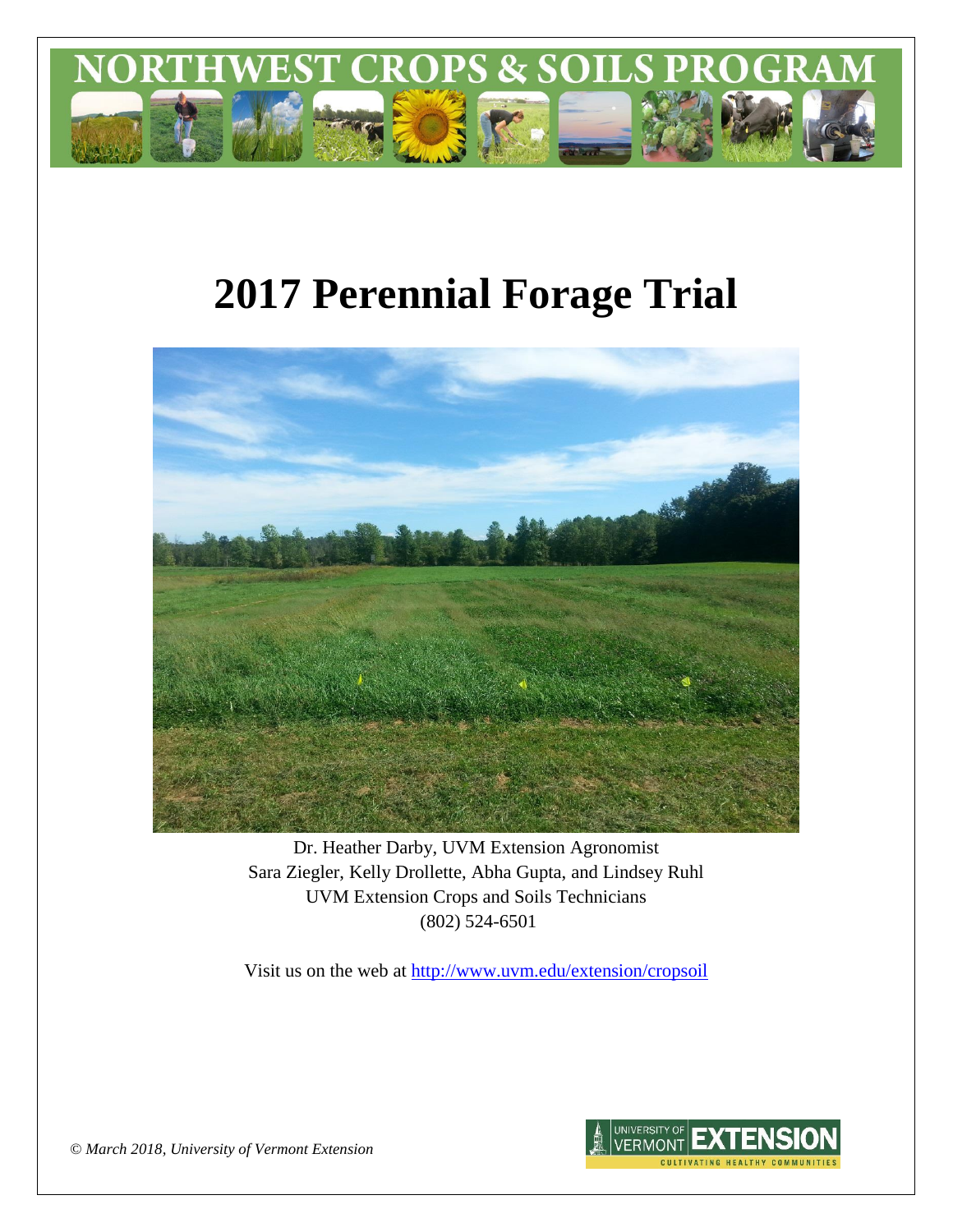## **2017 PERENNIAL FORAGE TRIAL Dr. Heather Darby, University of Vermont Extension [heather.darby\[at\]uvm.edu](mailto:heather.darby@uvm.edu?subject=2013%20Long%20Season%20Corn%20Report)**

In 2015, the University of Vermont Extension Northwest Crops and Soils Program initiated a trial investigating forage yield, quality, and nitrogen use efficiency of cool season perennial grasses alone and in combination with red clover. The grass species selected were orchardgrass, timothy, brome, and meadow fescue. These grasses were chosen as they have been shown in previous research to have adequate survivability and forage production in this region compared to other species such as perennial ryegrass or festulolium. The goal of this trial is to evaluate these species not only for forage yield and quality, but also nitrogen use efficiency as this could help determine species and varieties that may be better suited to organic production systems. In addition, we hope to identify any differences in performance when legumes are incorporated. In 2017, with the stands fully established, evaluation of these perennial forage treatments continued.

## **MATERIALS AND METHODS**

Forage species and variety information for the trial initiated in 2015 is summarized in Table 1. Four varieties of four perennial grass species were planted alone and in combination with red clover at Borderview Research Farm in Alburgh, VT. The plot design was a randomized complete block with five replications. Treatments were grass varieties with and without clover evaluated for nitrogen use efficiency, forage yield, and quality.

| <b>Species</b>    | <b>Variety</b>    | <b>Seed Source</b> | <b>Certified Organic</b> |
|-------------------|-------------------|--------------------|--------------------------|
|                   | <b>AC Success</b> | Seedway, LLC       | N <sub>0</sub>           |
|                   | Carlton smooth    | King's Agriseed    | N <sub>0</sub>           |
| <b>Brome</b>      | Hakari Alaska     | Barenbrug          | No                       |
|                   | York smooth       | Seedway, LLC       | N <sub>0</sub>           |
|                   | <b>HDR</b>        | Barenbrug          | No                       |
| Meadow            | Laura             | King's Agriseed    | Yes                      |
| Fescue            | Liherold          | King's Agriseed    | Yes                      |
|                   | Preval            | Seedway, LLC       | No                       |
|                   | Echelon           | King's Agriseed    | No                       |
|                   | Endurance         | King's Agriseed    | N <sub>0</sub>           |
| Orchardgrass      | Extend            | Seedway, LLC       | N <sub>o</sub>           |
|                   | <b>Niva</b>       | King's Agriseed    | Yes                      |
|                   | Barpenta          | Barenbrug          | N <sub>o</sub>           |
|                   | Clair             | King's Agriseed    | N <sub>o</sub>           |
| Timothy           | Climax            | King's Agriseed    | Yes                      |
|                   | Crest             | Seedway, LLC       | N <sub>0</sub>           |
| <b>Red Clover</b> | Freedom           | Barenbrug          | Yes                      |

**Table 1. Perennial grass species information.**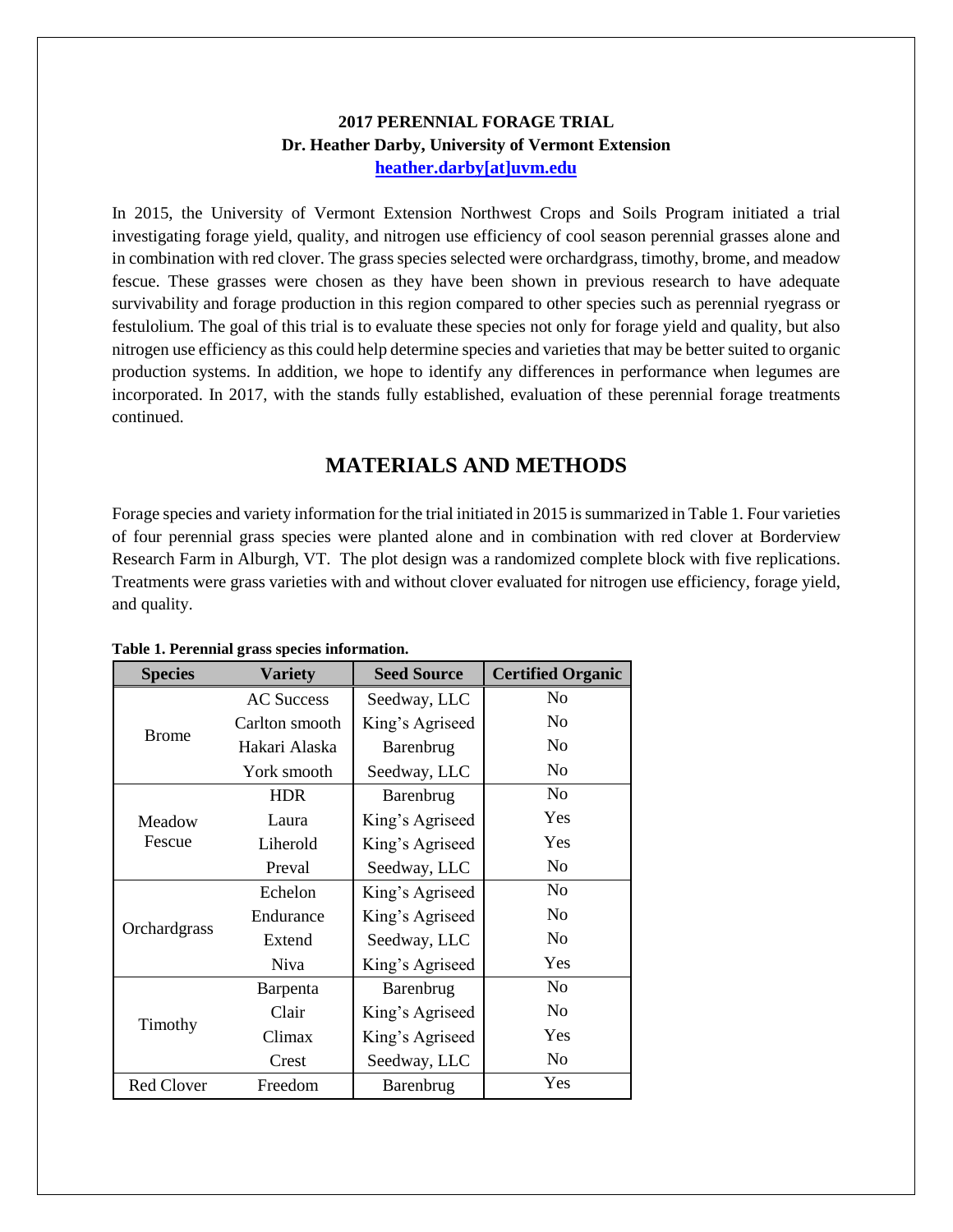The soil type at the Alburgh location was a Benson rocky silt loam (Table 2). The seedbed was moldboard plowed, disked, and finished with a spike tooth harrow. The previous crop was winter wheat. Plots were 5' x 20'and replicated 5 times. Plots were harvested with a carter forage harvester in 3' x 20' area on 1-Jun, 19-Jul, and 11-Sep. At the first harvest, an additional sample was collected from a 0.25m<sup>2</sup> area from each clover treatment plot. These samples were sorted into grass and clover fractions which were weighed and then dried to determine botanical composition of the treatments.

| <b>Location</b>           | <b>Borderview Research Farm - Alburgh, VT</b> |  |  |
|---------------------------|-----------------------------------------------|--|--|
| Soil type                 | Benson rocky silt loam                        |  |  |
| <b>Previous crop</b>      | Winter wheat                                  |  |  |
| Tillage operations        | Moldboard plow, disk and spike tooth harrow   |  |  |
| <b>Planting equipment</b> | Great Plains small plot drill                 |  |  |
| <b>Treatments</b>         | 32                                            |  |  |
| <b>Replications</b>       | 5                                             |  |  |
| Plot size (ft.)           | $5 \times 20$                                 |  |  |
| <b>Planting date</b>      | 1-May 2015                                    |  |  |
| Harvest dates (2017)      | 1-Jun, $19$ -Jul, and $11$ -Sep               |  |  |

|  |  | Table 2. Perennial forage trial management, Alburgh, VT, 2015-2017. |  |  |
|--|--|---------------------------------------------------------------------|--|--|
|--|--|---------------------------------------------------------------------|--|--|

An approximate 1 lb subsample of the harvested material was collected and dried to calculate dry matter yield and forage quality. At the time this report was written, forage quality analysis was not complete for all samples and therefore only yields are reported. Plots were also rated for disease severity on 6-Sep prior to the third harvest. Plots were rated on a 1-10 scale where 1 was low infection and 10 was high infection for rust (*Puccina sp.)* and for other diseases.

Yield data and stand characteristics were analyzed using mixed model analysis using the mixed procedure of SAS (SAS Institute, 1999). Replications within trials were treated as random effects, and mixtures were treated as fixed. Treatment mean comparisons were made using the Least Significant Difference (LSD) procedure when the F-test was considered significant  $(p<0.10)$ . Variations in yield and quality can occur because of variations in genetics, soil, weather, and other growing conditions. Statistical analysis makes it possible to determine whether a difference among hybrids is real or whether it might have occurred due to other variations in the field. At the bottom of each table a LSD value is presented for each variable (i.e.

yield). Least Significant Differences (LSDs) at the 0.10 level of significance are shown. Where the difference between two hybrids within a column is equal to or greater than the LSD value at the bottom of the column, you can be sure that for 9 out of 10 times, there is a real difference between the two hybrids. Hybrids that were not significantly lower in performance than the highest hybrid in a particular column are indicated with an asterisk. In this example, hybrid C is significantly different from hybrid A but not from hybrid B. The difference between C and B is equal to

| <b>Hybrid</b> | Yield  |
|---------------|--------|
| А             | 6.0    |
| B             | $7.5*$ |
| C             | $9.0*$ |
| LSD           | 2.0    |

1.5, which is less than the LSD value of 2.0. This means that these hybrids did not differ in yield. The difference between C and A is equal to 3.0, which is greater than the LSD value of 2.0. This means that the yields of these hybrids were significantly different from one another. The asterisk indicates that hybrid B was not significantly lower than the top yielding hybrid C, indicated in bold.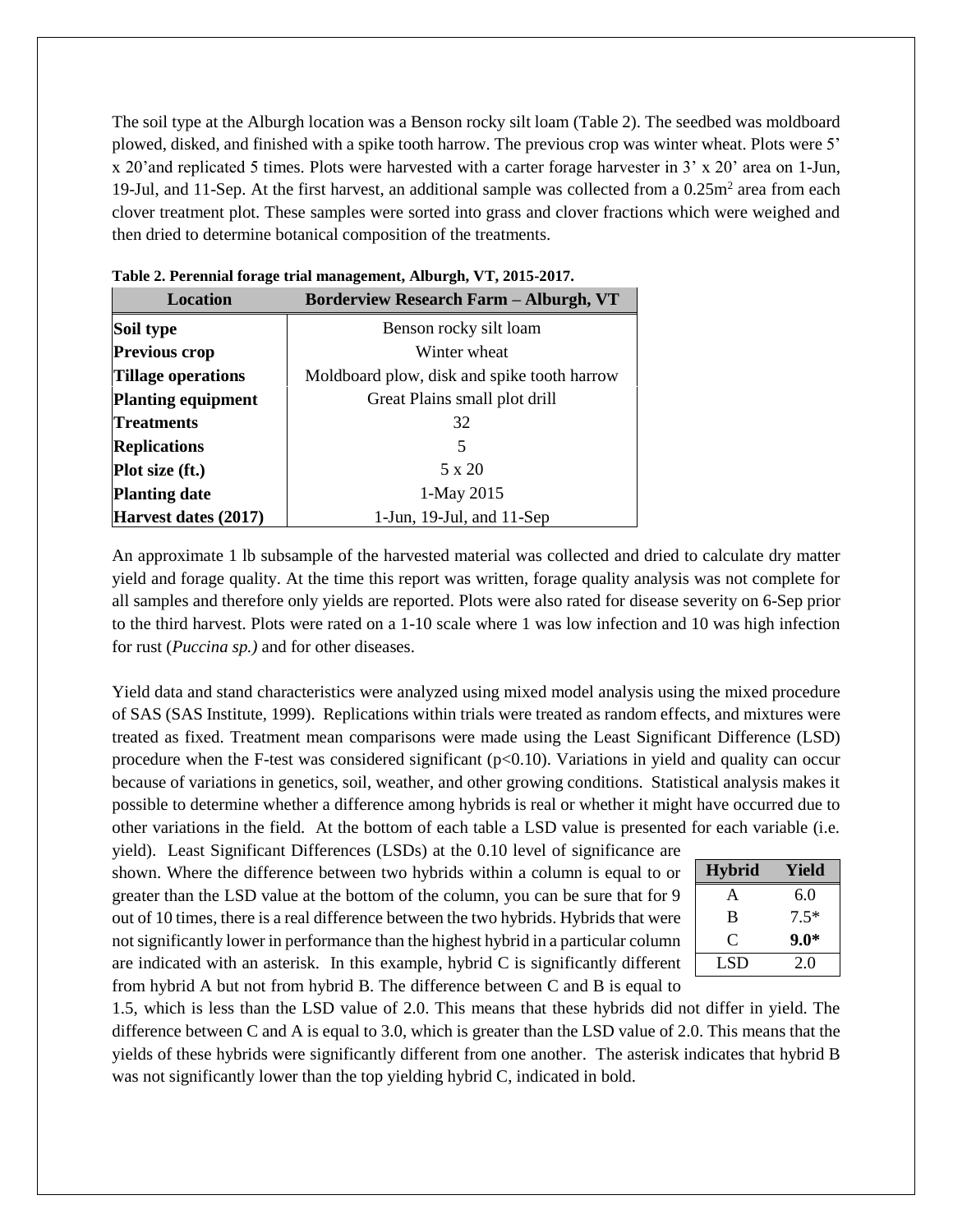## **RESULTS**

Weather data was recorded with a Davis Instrument Vantage Pro2 weather station, equipped with a WeatherLink data logger at Borderview Research Farm in Alburgh, VT (Table 3). In general, the fall of 2016 was warmer and drier than normal. These conditions persisted through the winter with temperatures well above average in both January and February. Throughout the 2017 season, the weather was cooler and wetter than normal until the fall when temperatures rose above normal and the precipitation subsided. These conditions led to a total of 4036 Growing Degree Days (GDDs) which is 333 above the 30-year average.

|                                                     |          | 2016     | 2017    |          |         |       |         |         |         |         |           |
|-----------------------------------------------------|----------|----------|---------|----------|---------|-------|---------|---------|---------|---------|-----------|
|                                                     | November | December | January | February | March   | April | May     | June    | July    | August  | September |
| Average<br>temperature $(^{\circ}F)$                | 40.0     | 26.8     | 27.0    | 27.0     | 25.1    | 47.2  | 55.7    | 65.4    | 68.7    | 67.7    | 64.4      |
| Departure from<br>normal                            | 1.82     | 0.89     | 8.23    | 5.47     | $-6.05$ | 2.37  | $-0.75$ | $-0.39$ | $-1.90$ | $-1.07$ | 3.76      |
|                                                     |          |          |         |          |         |       |         |         |         |         |           |
| Precipitation<br>(inches)                           | 3.00     | 1.60     | 1.00    | 1.50     | 1.60    | 5.20  | 4.10    | 5.60    | 4.90    | 5.50    | 1.80      |
| Departure from<br>normal                            | $-0.13$  | $-0.82$  | $-1.05$ | $-0.29$  | $-0.63$ | 2.40  | 0.68    | 1.95    | 0.73    | 1.63    | $-1.80$   |
|                                                     |          |          |         |          |         |       |         |         |         |         |           |
| <b>Growing Degree</b><br>Days (base $41^{\circ}F$ ) | 125      | 9        | 9       | 42       | 27      | 247   | 463     | 727     | 859     | 829     | 699       |
| Departure from<br>normal                            | 125      | 9        | 9       | 42       | 27      | 133   | $-14$   | $-17$   | $-59$   | $-33$   | 111       |

#### **Table 3. 2017 weather data for Alburgh, VT.**

Based on weather data from a Davis Instruments Vantage Pro2 with WeatherLink data logger.

Historical averages are for 30 years of NOAA data (1981-2010) from Burlington, VT.

#### *Impact of Species*

This year, the species did not differ significantly in terms of the ratio of grass and clover present at the first harvest (Table 4). The trial average was 77.2% grass, considerably higher than last year's average of 53.1%. As the stands have established, any species differences in dominance in the mixture have dissipated leaving an approximate 80:20 mixture of grass and clover. This trend is somewhat expected as the medium red clover used in this trial is short-lived, however, a decrease in clover of this magnitude within one year could have been exacerbated by weather conditions as similar trends were observed in trials with alfalfa.

#### **Table 4. Proportion of grass/clover by species, 1st cut 2017.**

| <b>Species</b>       | <b>Grass</b> | <b>Clover</b> |
|----------------------|--------------|---------------|
|                      | $\%$         | $\frac{0}{6}$ |
| <b>Brome</b>         | 76.1         | 23.9          |
| <b>Meadow Fescue</b> | 78.4         | 21.6          |
| Orchardgrass         | 78.2         | 21.8          |
| Timothy              | 76.0         | 24.0          |
| LSD $(p=0.10)$       | <b>NS</b>    | <b>NS</b>     |
| <b>Trial Mean</b>    | 77 2.        | 22.8          |

Top performer treatments are in **bold.** NS, No significant difference.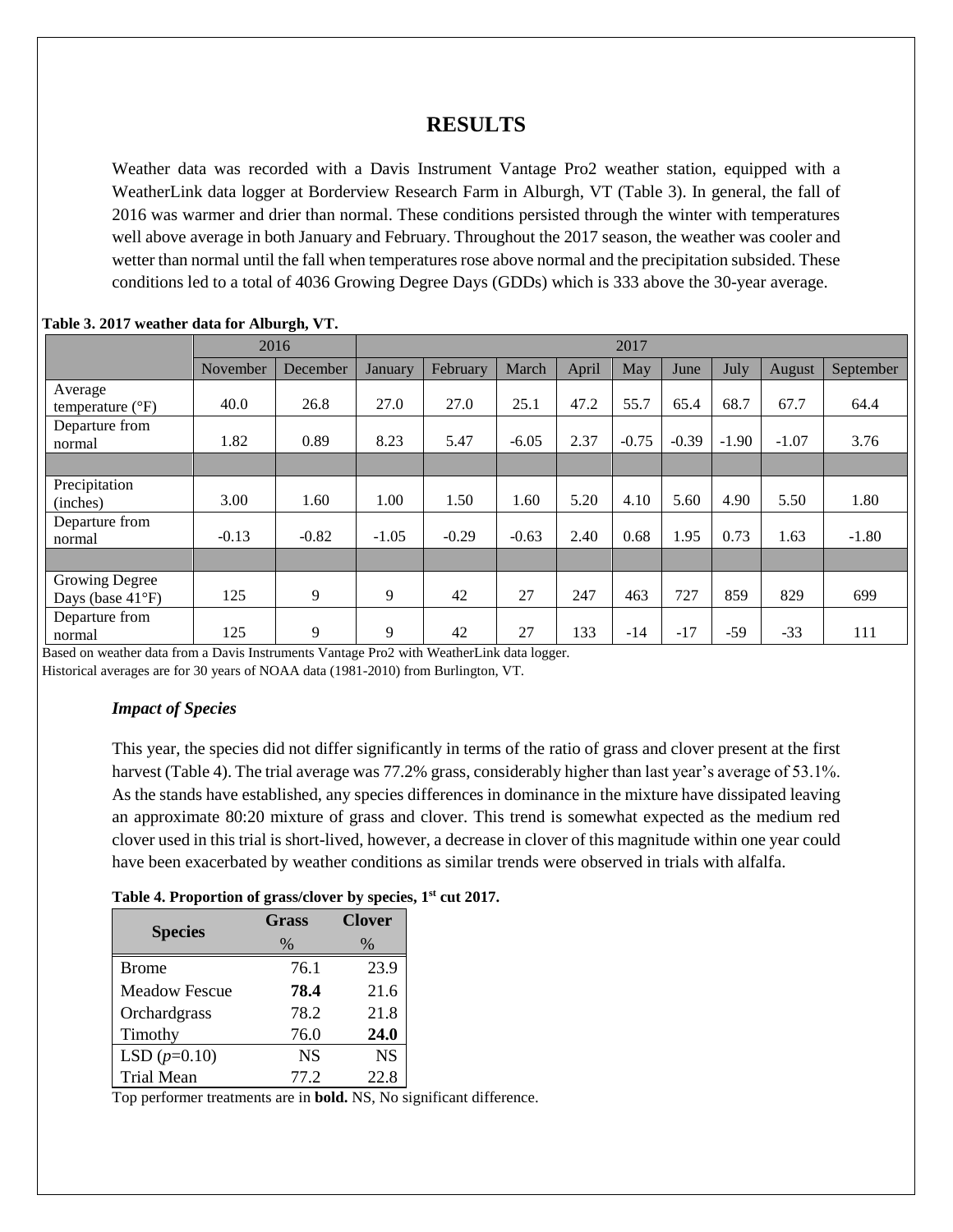Overall, the grass species performed well, despite the poor weather, producing a total dry matter yield of 4.87 tons ac<sup>-1</sup> across three cuttings (Table 5). Yields in the first cutting were quite high with an average of 2.26 tons  $ac^{-1}$ . The highest yielding species was timothy with 2.39 tons  $ac^{-1}$ , however this was statistically similar to all other species except for orchardgrass. The second cutting was approximately 1 ton ac<sup>-1</sup> less than the first with timothy still producing the highest yield which was statistically similar to orchardgrass. The third cutting produced the lowest yields in which orchardgrass produced the highest yield of 1.36 tons ac<sup>-1</sup> in which varieties did not differ statistically. Overall, timothy produced the highest yield of 5.12 tons ac-1 , however varieties did not differ statistically. These yields are considerably higher than last year where the average combined yield was  $3.41$  tons ac<sup>-1</sup>, however, similar trends were observed with timothy producing the highest yields in multiple cuttings.

|                      | <b>DM</b> yield |         |           |           |  |  |  |  |
|----------------------|-----------------|---------|-----------|-----------|--|--|--|--|
| <b>Species</b>       | tons $ac^{-1}$  |         |           |           |  |  |  |  |
|                      | 1st cut         | 2nd cut | 3rd cut   | Total     |  |  |  |  |
| <b>Brome</b>         | $2.31*$         | 1.35    | 1.13      | 4.79      |  |  |  |  |
| <b>Meadow Fescue</b> | $2.32*$         | 1.24    | 1.26      | 4.82      |  |  |  |  |
| Orchardgrass         | 2.02            | 1.38*   | 1.36      | 4.76      |  |  |  |  |
| Timothy              | 2.39            | 1.51    | 1.22      | 5.12      |  |  |  |  |
| LSD $(p=0.10)$       | 0.199           | 0.140   | <b>NS</b> | <b>NS</b> |  |  |  |  |
| Trial Mean           | 2.26            | 1.37    | 1.25      | 4.87      |  |  |  |  |

**Table 5. Yield over three harvests by species, 2017.**

Treatments with an asterisk\* performed similarly to the top performer in **bold.** NS-No significant difference.

There were also significant differences between the species in terms of foliar diseases (Table 6). Orchardgrass had the lowest rust severity rating of 0.00 which was statistically similar to all other species except for timothy. However, overall rust severity was very low averaging only 0.069 across the trial. Other leaf diseases were more severe than rust and also differed across species. Brome had the lowest rating with 0.650 which was statistically similar to all other species except for orchardgrass which had an average rating of 2.33. Additional research will be conducted to determine foliar diseases present in 2018. Foliar diseases appear in grass stands after prolonged periods of wet weather which tend to be late in the season and therefore do not often impact yields. This appears to be the case in this trial, however, foliar diseases could impact forage quality which has yet to be analyzed.

#### **Table 6. Disease severity rating by species, 2017.**

| <b>Species</b>       | <b>Rust</b>  | <b>Other</b> |  |  |  |
|----------------------|--------------|--------------|--|--|--|
|                      | $1-10$ scale |              |  |  |  |
| <b>Brome</b>         | $0.000*$     | 0.650        |  |  |  |
| <b>Meadow Fescue</b> | $0.125*$     | $0.850*$     |  |  |  |
| Orchardgrass         | 0.000        | 2.33         |  |  |  |
| Timothy              | 0.150        | $0.750*$     |  |  |  |
| LSD $(p=0.10)$       | 0.105        | 0.223        |  |  |  |
| <b>Trial Mean</b>    | 0.069        | 1.14         |  |  |  |

Treatments with an asterisk\* performed similarly to the top performer in **bold.**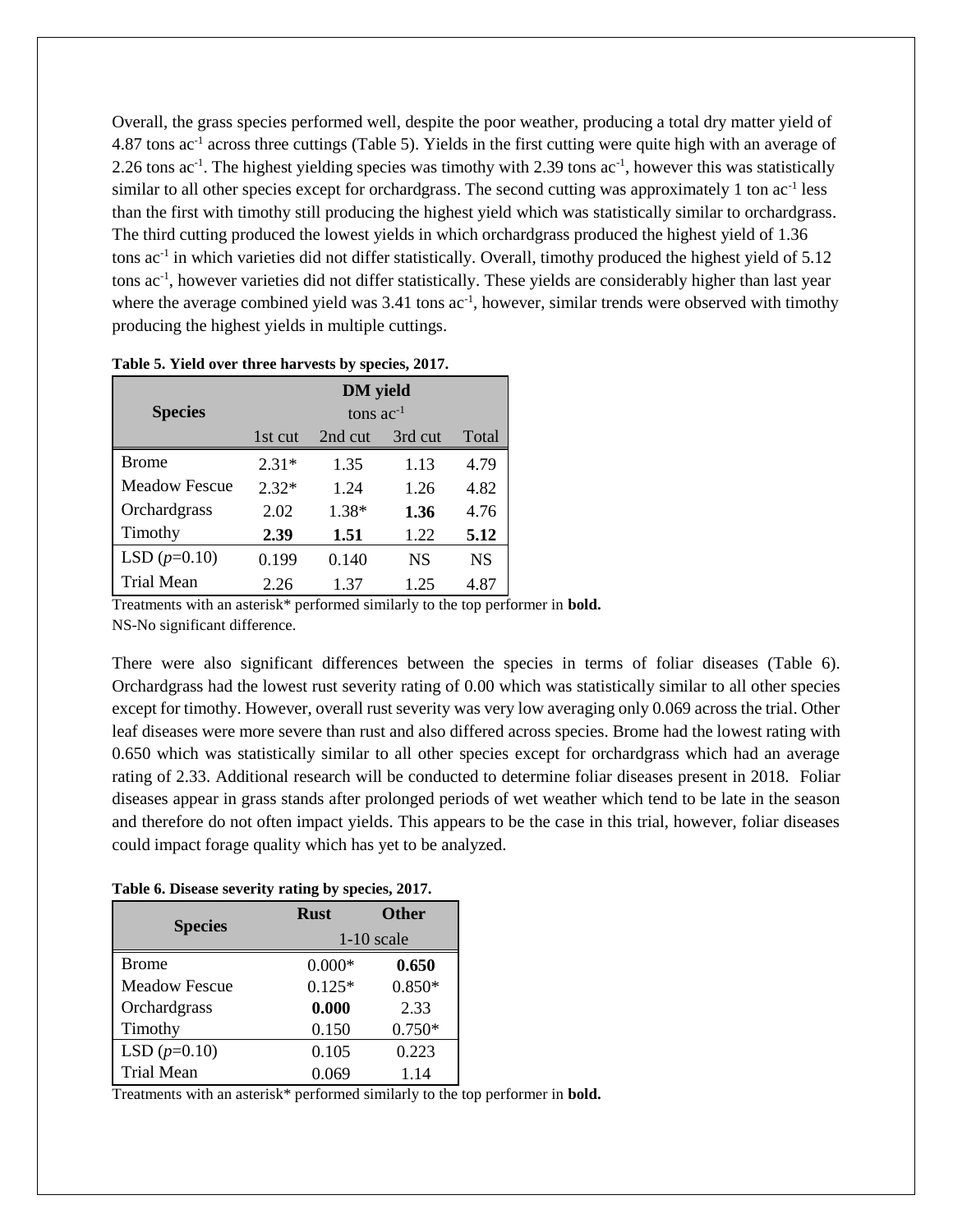#### *Impact of Variety*

The perennial grass species differed by variety for yield, but this was often dependent on harvest time. (Table 7). In the first harvest, the only species with varietal differences in yield was orchardgrass, The variety Echelon produced only 1.62 tons ac<sup>-1</sup> which was significantly lower than all other varieties. No species showed varietal differences for the second harvest. At the third harvest, the only species with varietal differences was brome. The variety Hakari Alaska produced the highest yield of 1.34 tons ac-1 which was statistically similar to the Carlton smooth variety. No species showed varietal differences in overall yield. This was quite different from last year's trends in which varietal differences among species were observed both between harvests and for total yields.

|                      |                   |           | <b>DM</b> Yield | <b>Disease Severity</b> |           |           |              |
|----------------------|-------------------|-----------|-----------------|-------------------------|-----------|-----------|--------------|
| <b>Species</b>       | <b>Variety</b>    |           | tons $ac^{-1}$  |                         |           | Rust      | Other        |
|                      |                   | $1st$ cut | $2nd$ cut       | $3rd$ cut               | Overall   |           | $1-10$ scale |
|                      | <b>AC Success</b> | 2.41      | 1.41            | 0.950                   | 4.77      | 0.00      | $0.500*$     |
|                      | Carlton smooth    | 2.20      | 1.42            | $1.16*$                 | 4.78      | 0.00      | $0.600*$     |
| <b>Brome</b>         | Hakari Alaska     | 2.20      | 1.22            | 1.34                    | 4.76      | 0.00      | 1.00         |
|                      | York smooth       | 2.41      | 1.37            | 1.07                    | 4.85      | 0.00      | 0.500        |
|                      | LSD $(p=0.10)$    | <b>NS</b> | <b>NS</b>       | 0.242                   | <b>NS</b> | <b>NS</b> | 0.390        |
|                      | Species Mean      | 2.31      | 1.35            | 1.13                    | 4.79      | 0.00      | 0.650        |
|                      | <b>HDR</b>        | 2.22      | 1.37            | 1.31                    | 4.90      | $0.000*$  | 0.800        |
|                      | Laura             | 2.26      | 1.24            | 1.23                    | 4.73      | 0.400     | 0.800        |
|                      | Liherold          | 2.58      | 1.06            | 1.19                    | 4.83      | $0.100*$  | 0.900        |
| <b>Meadow Fescue</b> | Preval            | 2.23      | 1.28            | 1.32                    | 4.83      | 0.000     | 0.900        |
|                      | LSD $(p=0.10)$    | <b>NS</b> | <b>NS</b>       | <b>NS</b>               | <b>NS</b> | 0.298     | NS           |
|                      | Species Mean      | 2.32      | 1.24            | 1.26                    | 4.82      | 0.125     | 0.850        |
|                      | Echelon           | 1.62      | 1.47            | 1.31                    | 4.40      | 0.00      | 1.80         |
|                      | Endurance         | $2.16*$   | 1.34            | 1.49                    | 4.99      | 0.00      | 2.70         |
|                      | Extend            | 2.20      | 1.26            | 1.20                    | 4.66      | 0.00      | 2.50         |
| Orchardgrass         | Niva              | $2.11*$   | 1.46            | 1.46                    | 5.03      | 0.00      | 2.30         |
|                      | LSD $(p=0.10)$    | 0.453     | <b>NS</b>       | <b>NS</b>               | <b>NS</b> | <b>NS</b> | 0.495        |
|                      | Species Mean      | 2.02      | 1.38            | 1.36                    | 4.76      | 0.00      | 2.33         |
|                      | Barpenta          | 2.28      | 1.53            | 1.10                    | 4.91      | 0.100     | 0.700        |
|                      | Clair             | 2.53      | 1.46            | 1.33                    | 5.32      | 0.100     | 1.00         |
|                      | Climax            | 2.38      | 1.51            | 1.00                    | 4.89      | 0.200     | 0.700        |
| Timothy              | Crest             | 2.36      | 1.53            | 1.47                    | 5.36      | 0.200     | 0.600        |
|                      | LSD $(p=0.10)$    | <b>NS</b> | <b>NS</b>       | <b>NS</b>               | <b>NS</b> | <b>NS</b> | <b>NS</b>    |
|                      | Species Mean      | 2.39      | 1.51            | 1.22                    | 5.12      | 0.150     | 0.750        |

**Table 7. Yield and disease severity by variety at 1st, 2nd, and 3rd cuts, 2017.**

Treatments with an asterisk\* performed similarly to the top performer in **bold.** NS-No significant difference.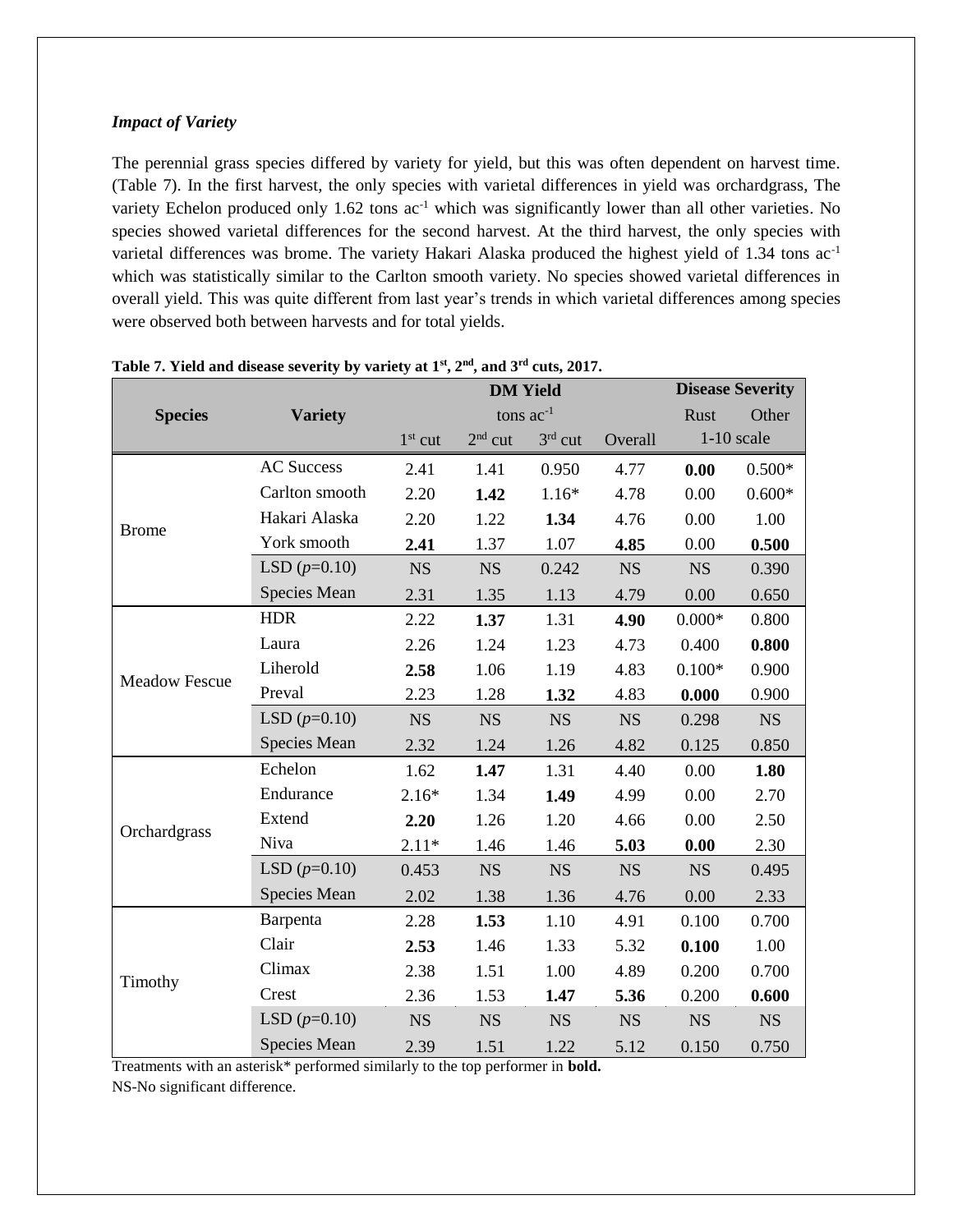#### *Impact of clover*

Species varied in yield performance with and without clover for some of the harvests (Table 8). These differences were not as large as in 2016 as overall less clover was present this year. There was no difference in yield between clover treatments for any of the species in the first cutting. In the second cutting, orchardgrass yielded approximately  $0.30$  tons  $ac<sup>-1</sup>$  higher when planted alone than in a mixture. In the third cutting, meadow fescue yielded approximately 0.25 tons ac<sup>-1</sup> higher when planted alone than in a mixture.

| <b>Species</b>       |           | <b>DM Yield</b> | <b>Disease severity</b> |           |              |           |
|----------------------|-----------|-----------------|-------------------------|-----------|--------------|-----------|
|                      |           | tons $ac^{-1}$  | Rust                    | Other     |              |           |
|                      | $1st$ cut | $2nd$ cut       | $3rd$ cut               | Total     | $1-10$ scale |           |
| <b>Brome</b>         | 2.22      | 1.43            | 1.15                    | 4.80      | 0.00         | 0.850     |
| with clover          | 2.39      | 1.28            | 1.11                    | 4.78      | 0.00         | 0.450     |
| LSD $(p=0.10)$       | <b>NS</b> | <b>NS</b>       | <b>NS</b>               | <b>NS</b> | <b>NS</b>    | 0.276     |
| Species Mean         | 2.31      | 1.35            | 1.13                    | 4.79      | 0.00         | 0.650     |
| <b>Meadow Fescue</b> | 2.24      | 1.27            | 1.39                    | 4.90      | 0.100        | 0.750     |
| with clover          | 2.40      | 1.20            | 1.14                    | 4.74      | 0.150        | 0.950     |
| LSD $(p=0.10)$       | <b>NS</b> | <b>NS</b>       | 0.321                   | <b>NS</b> | <b>NS</b>    | <b>NS</b> |
| Species Mean         | 2.32      | 1.24            | 1.26                    | 4.82      | 0.125        | 0.850     |
| Orchardgrass         | 2.05      | 1.52            | 1.39                    | 4.96      | 0.00         | 2.30      |
| with clover          | 2.00      | 1.24            | 1.34                    | 4.95      | 0.00         | 2.35      |
| LSD $(p=0.10)$       | <b>NS</b> | 0.245           | <b>NS</b>               | <b>NS</b> | <b>NS</b>    | <b>NS</b> |
| Species Mean         | 2.02      | 1.38            | 1.36                    | 4.77      | 0.00         | 2.33      |
| Timothy              | 2.44      | 1.63            | 1.22                    | 5.29      | 0.300        | 0.700     |
| with clover          | 2.33      | 1.39            | 1.23                    | 4.95      | 0.00         | 0.800     |
| LSD $(p=0.10)$       | <b>NS</b> | <b>NS</b>       | <b>NS</b>               | 0.344     | 0.215        | <b>NS</b> |
| <b>Species Mean</b>  | 2.39      | 1.51            | 1.22                    | 5.12      | 0.150        | 0.750     |

**Table 8. Yield across all cuts by species with and without clover.**

Top performer is shown in **bold.**

NS-No significant difference.



**Image 1. Visual difference between grass-only (left) and grass-clover plots**